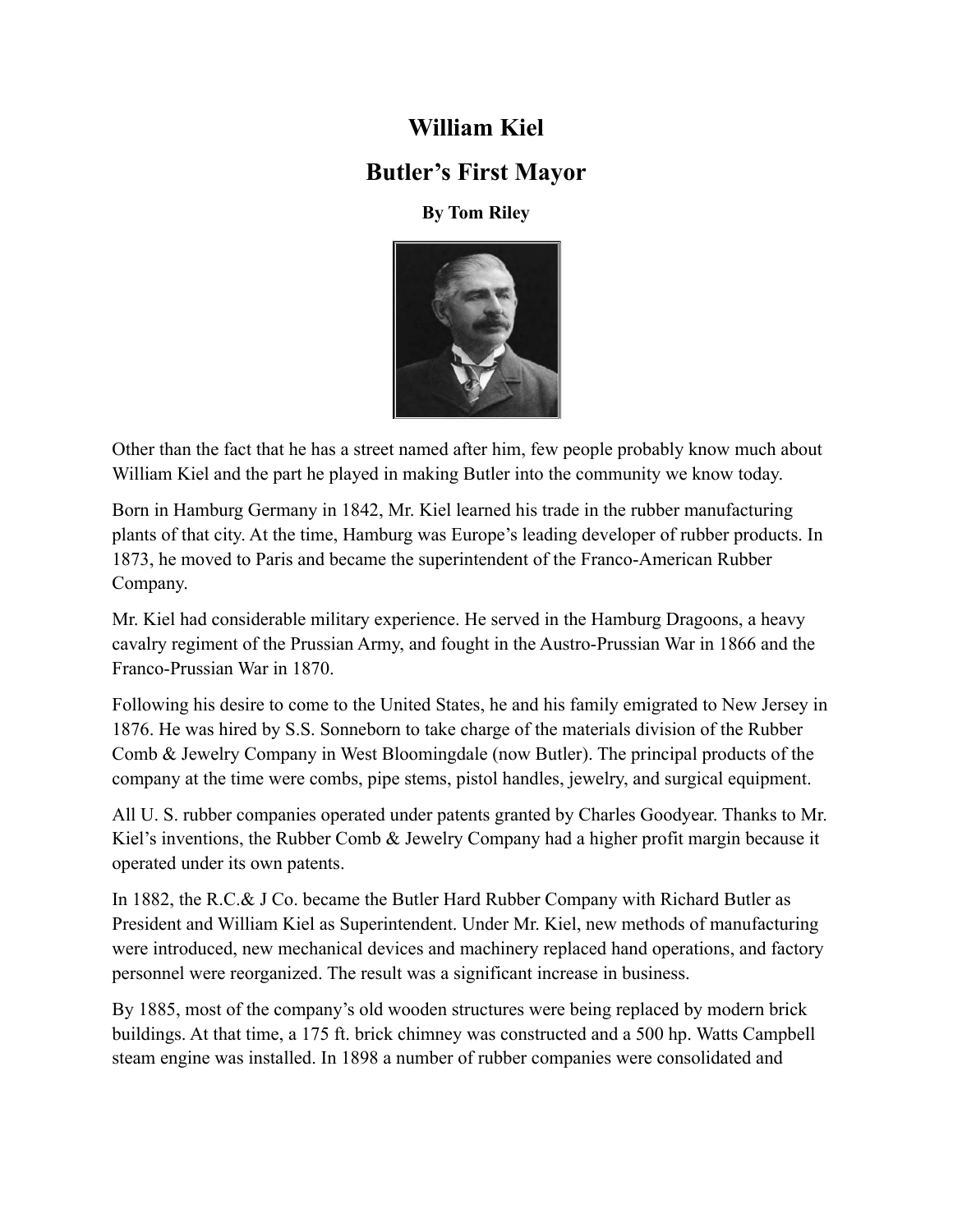William Kiel became the general superintendent of all American Hard Rubber factories. Being the area's largest employer, as the company grew and prospered, so did the community.

On March 13,1901, all ties with the government of Pequannock Township were severed and the Borough of Butler was created. William Kiel was chosen 'by acclamation" to be the first mayor. One of the first actions taken by the new mayor and council was the acquisition of the land that would become the borough park. An ordinance was passed to purchase from Mrs. W.A, Robinson the area consisting basically of today's park for \$300.

The area of the future park was low and swampy because of its location next to Stonehouse Brook. As the story goes, Mr. Kiel was crossing the area when he was dumped, coach, driver, and all into a mud hole by a runaway horse. It is said that Mayor Kiel lost no time getting the approval of the Borough Council to fill in and level off the park grounds to prevent future mishaps like his own.

Mindful of the necessity of education (Butler students attended Bloomingdale School), Mr. Kiel was instrumental in acquiring a separate school district for Butler and in the construction of a \$10,000 stone school building on land donated by Richard Butler.

When local Catholics found their educational facilities to be insufficient, William Kiel aided substantially in the construction of a new \$40,000 school. In the same respect, the Methodist Episcopal Tabernacle was helped considerably by Mr. Kiel's generosity.

Sometime prior to 1890, Mr. Kiel purchased from Richard Butler an undeveloped tract of land between today's Mabey Lane and Belleview Avenue. He landscaped the property, constructed a dam for a pond, and built a spacious 20 room home for his family. They occupied the home until about 1905, moving at that time to their newly constructed home on Bartholdi Avenue, next to the High School.



The original Kiel home has an interesting history. The building remained vacant until 1909 when it was purchased by George Gale, M.D. Dr. Gale operated the property as a sanitarium,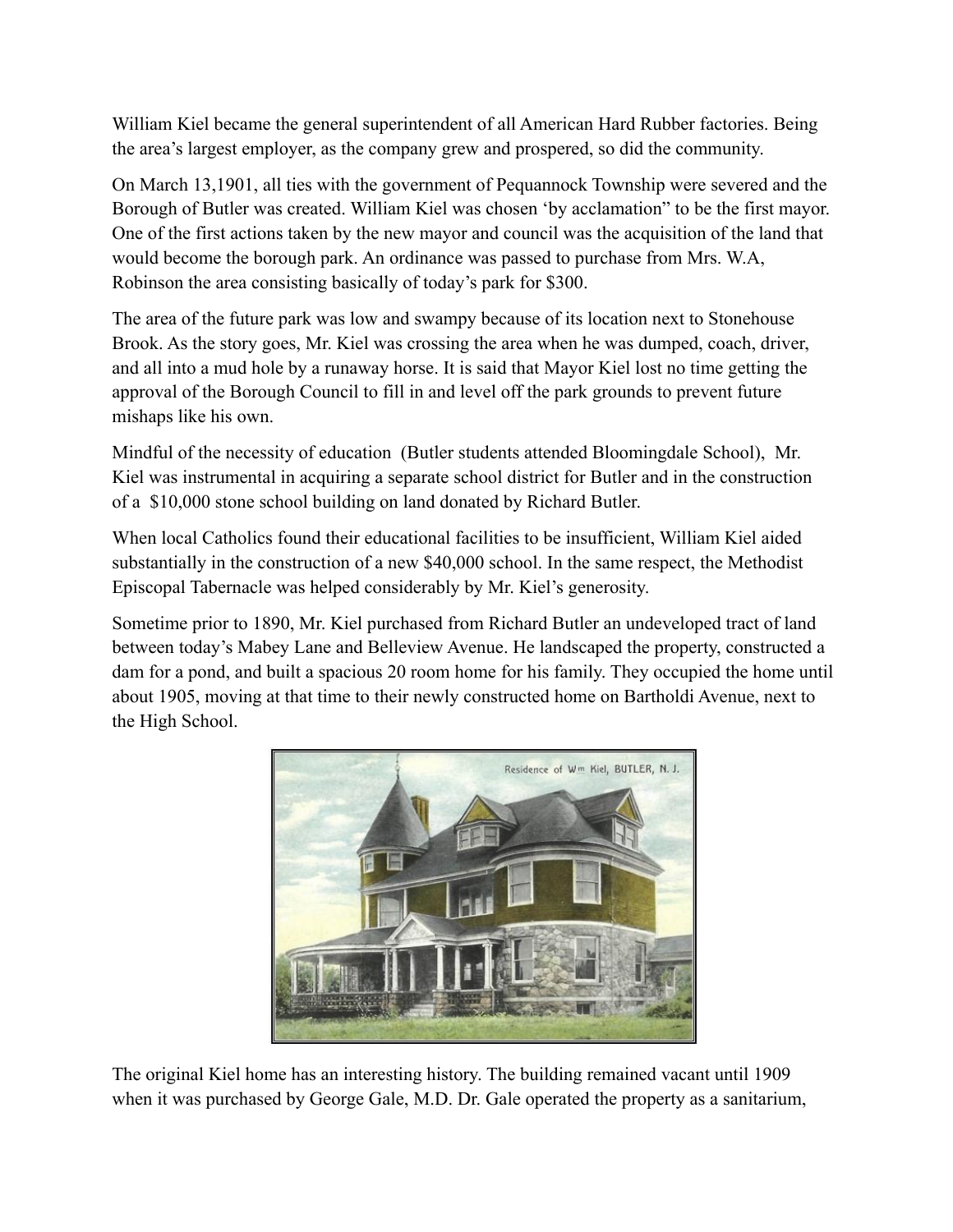"The Bancroft Health Resort." In 1919, the building was being used as a physical training institution. It was then acquired by Charles Wilson, president of the First National Bank of Butler. After his death, Mrs. Wilson sold the property in 1930 to Goodwill Industries, an affiliate of the Methodist Church, who used it as a summer camp for underprivileged children.

A controversy erupted 1962 when the property came up for sale for \$90,000. One side made up of community leaders Mayor Lawrence Brinster, Councilman Roger Struble, and R. Kennedy Carpenter advocated for the purchase of the 10 acre site by Butler Borough. The other side, including Bruyn Glann, opposed the purchase and pointed out that the Borough turned down a proposal to buy the property for \$80,000 in 1958. A referendum was held on June 6, 1962 and with a low turn-out, the purchase was voted down 464 to 289 by only one-third of the registered voters.

After Surry Homes of Pompton Lakes bought the property, both homes, a large barn, and other out-buildings were razed, and the pond was filled in. The property was subdivided into thirty lots for the construction of three bedroom homes that originally sold for \$19,900.

William Kiel died in 1918 at his retirement residence in Maywood, New Jersey. Mrs. Kiel passed away in 1935. They are buried in a beautiful classical mausoleum in Mount Rest Cemetery.





Mr. Kiel's second home on the corner of Belleview Avenue and Bartholdi Avenue was eventually acquired by the Butler Board of Education. It was used for classrooms as well as the home of Butler High's jazz band, the "Kiel House Kats." The building was demolished to make room for a free-standing split-level addition to the high school campus, approved by the voters in January 1963.